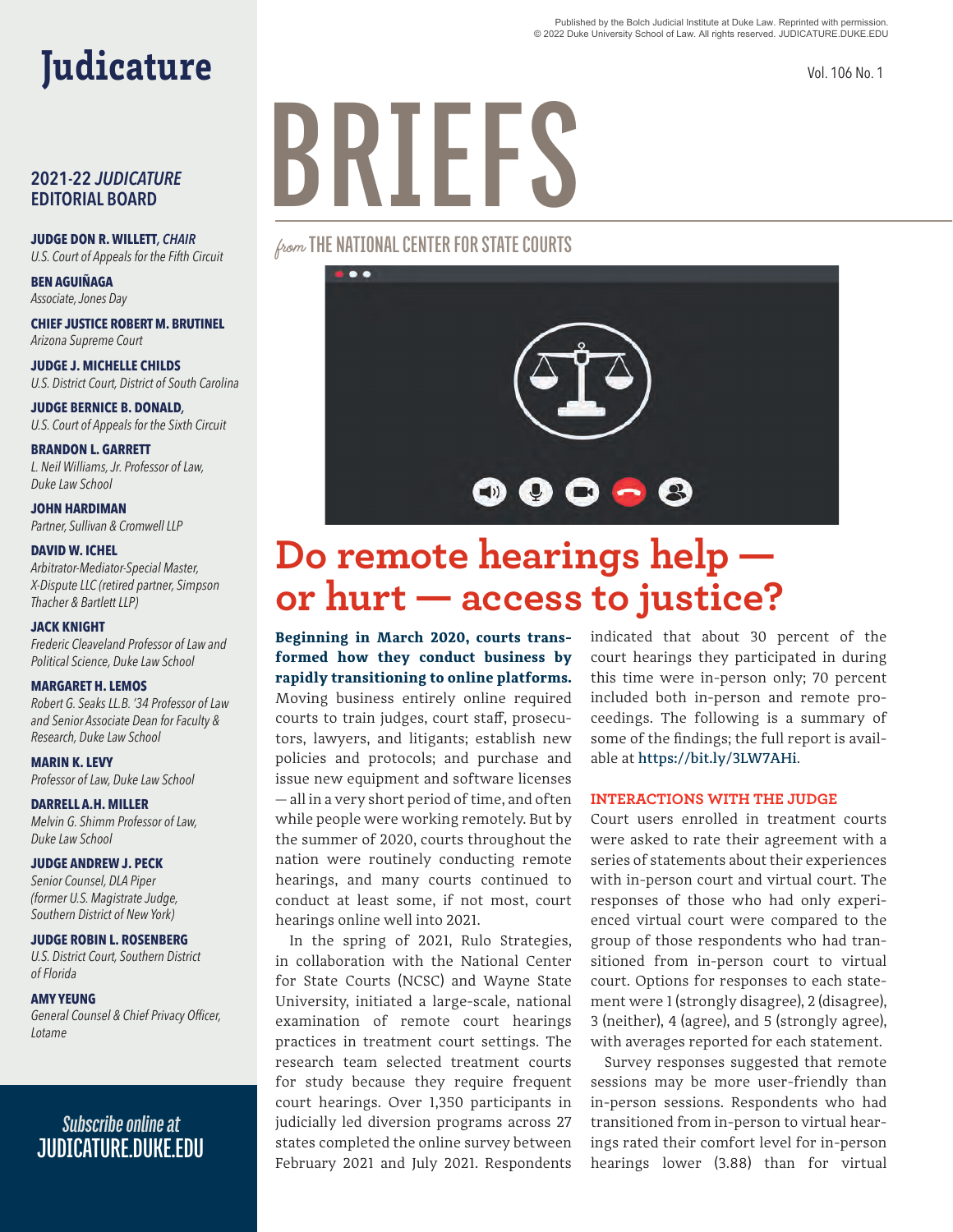hearings (4.06). This difference was statistically significant. Respondents who only attended court virtually rated their comfort participating in court sessions highest (4.37). The difference between the virtual-only participants (4.37) and the group that transitioned from in-person to virtual hearings (3.88) was also statistically significant.

Respondents who attended both in-person court and virtual court provided similar responses about their ability to be open and honest with the judge for both settings (in person 4.24 compared to virtual 4.26). Respondents who only attended court virtually rated their ability to be open and honest during virtual hearings higher (4.41). The difference is statistically significant.

Across most measures, court users who only experienced virtual court sessions consistently reported more positive feelings about virtual sessions than those who experienced both in-person and virtual sessions. One interpretation of the results is that the recollection of positive in-person services taints the perception of virtual services. A limitation of our study is its retrospective, cross-sectional nature; in other words, participants answered questions based on their recollections, which may or may not accurately reflect how they felt about in-person services at the time they were delivered.

Overall, 45 percent of respondents indicated they would prefer to attend court 100 percent virtually; 29 percent indicated they would prefer a hybrid of in-person and remote court hearings. Just 20 percent said they'd prefer in-person sessions only. (See Figure 1, next page.)

Respondents indicated their top three reasons for preferring remote

**Overall, 45 percent of respondents indicated they would prefer to attend court 100 percent virtually; 29 percent indicated they would prefer a hybrid of in-person and remote court hearings. Just 20 percent said they'd prefer in-person sessions only.**

court hearings were: 1) they were more comfortable talking in a virtual setting; 2) they were less anxious when they attended court remotely; and 3) remote hearings saved them or their loved ones time. Court users who preferred in-person court gave these reasons: 1) they were more comfortable talking in person; 2) they liked seeing their peers in court; and 3) they felt disconnected from the court when they participated remotely.

The research team also conducted a companion survey of more than 850 court professionals and found that court staff, including judges, shared some of the same observations as court users about virtual services in treatment courts but were generally more pessimistic about remote hearings. When researchers asked court professionals about the quality of information when court hearings were offered in person vs. virtually, 83 percent rated the quality of information as "high" when court was held in person, and 52.6 percent rated the quality of information as "high" when court was held virtually. More than half of practitioners, 60 percent, said the quality of information did not change when their court transitioned from in-person to virtual sessions. (Read the full report at https://bit. ly/3rmQDOj.)

Researchers also asked court staff to rate the judge's ability to form meaningful connections during in-person and virtual sessions. In general, court professionals expressed concern about the judge's ability to form connections virtually compared to in person: 87 percent of staff respondents rated judges' ability to form connections with court participants as "high" when court was held in person; just 41.4 percent rated judges "high" on the same metric when court was held virtually.

#### **ADDRESSING ACCESS TO JUSTICE**

A common critique of treatment court and other diversion programs is that they are not accessible to everyone who is eligible to participate. Virtual service delivery has the potential to increase the number of individuals eligible to participate in such programs because it may mitigate obstacles that have historically been barriers to participation, such as lack of transportation to court or competing work or family obligations.

To address the assumption that in-person attendance may be a hurdle to treatment court users, the research team asked survey participants about attendance when court hearings were offered in person and virtually. Court professionals indicated that attendance was a little more likely to be "high" when court was held in person (75.7 percent) compared to virtual (72.8 percent).

This is surprising given that the survey was administered at the height of the COVID-19 pandemic. Court users reported a variety of negative experiences during the pandemic: Nearly half (45.7 percent) had experienced increased mental health symptoms  $\blacktriangleright$